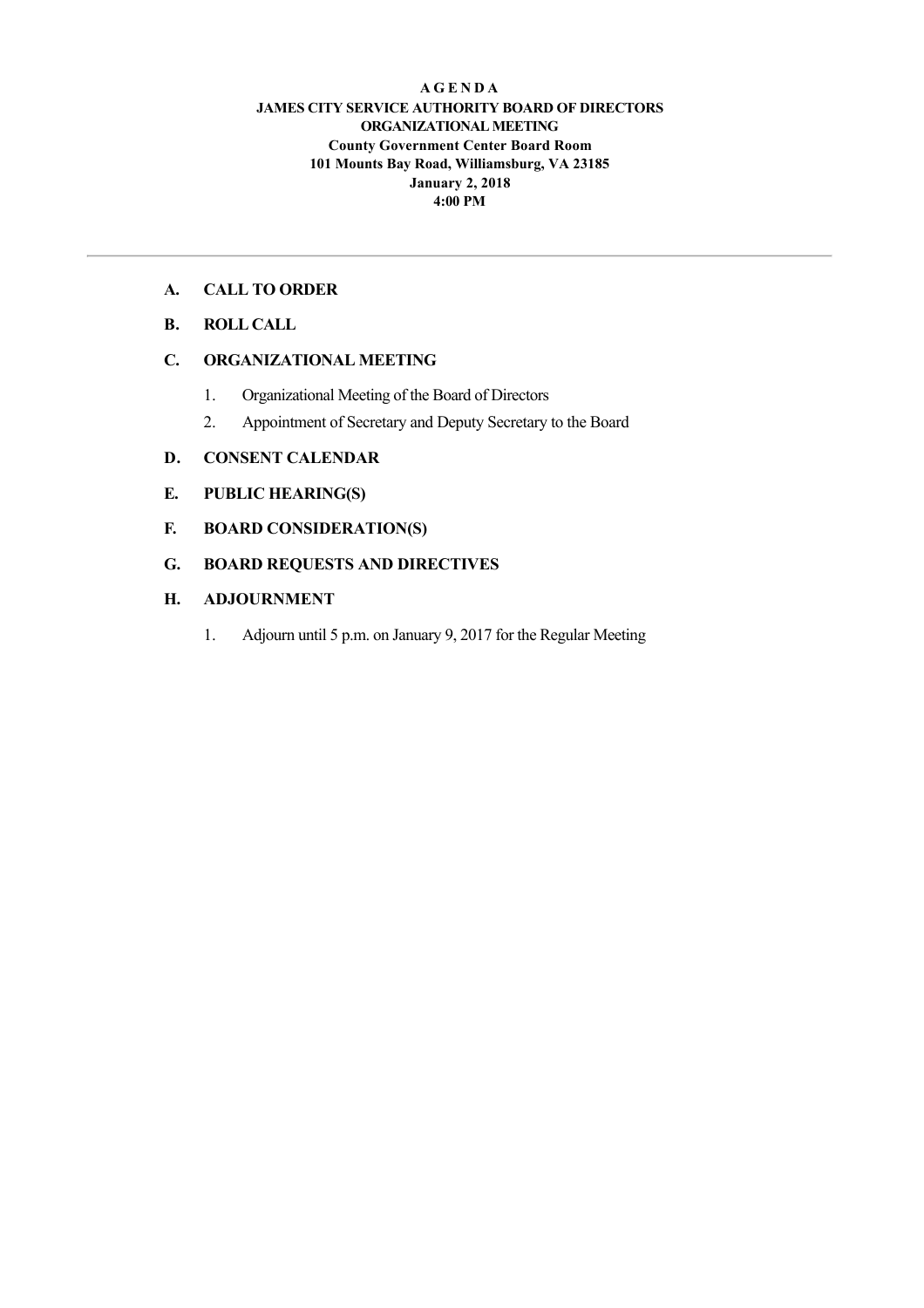#### **ITEM SUMMARY**

| DATE:    | 1/2/2018                                         |
|----------|--------------------------------------------------|
| TO:      | The Board of Directors                           |
| FROM:    | Adam R. Kinsman, JCSA Attorney                   |
| SUBJECT: | Organizational Meeting of the Board of Directors |

## **ATTACHMENTS:**

|   | Description | Type       |
|---|-------------|------------|
| D | memo        | Cover Memo |
| D | reso        | Resolution |

# **REVIEWERS:**

| Department                    | Reviewer        | Action   | Date                 |
|-------------------------------|-----------------|----------|----------------------|
| Attorney                      | Kinsman, Adam   | Approved | 12/6/2017 - 10:37 AM |
| <b>Publication Management</b> | Colonna, Tina   | Approved | 12/6/2017 - 11:16 AM |
| <b>Legal Review</b>           | Kinsman, Adam   | Approved | 12/6/2017 - 11:37 AM |
| <b>Board Secretary</b>        | Fellows, Teresa | Approved | 12/18/2017 - 3:35 PM |
| <b>Board Secretary</b>        | Purse, Jason    | Approved | 12/21/2017 - 9:54 AM |
| <b>Board Secretary</b>        | Fellows, Teresa | Approved | 12/21/2017 - 9:55 AM |
|                               |                 |          |                      |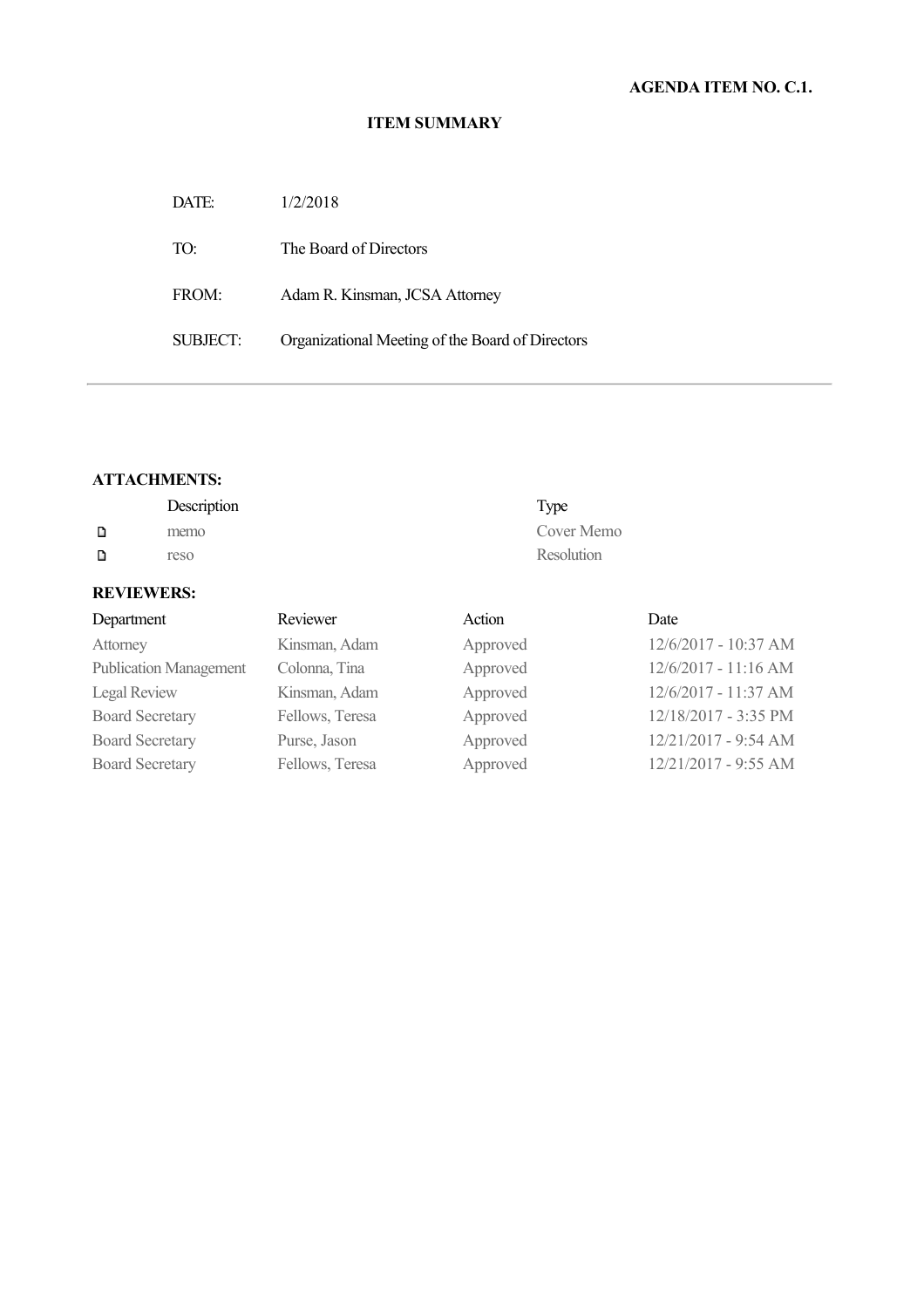## **M E M O R A N D U M**

DATE: January 2, 2018 TO: The Board of Directors FROM: Adam R. Kinsman, County Attorney SUBJECT: Organizational Meeting of the Board of Directors

The Board should first take action on the election of the Chairman and the Vice Chairman. Following those elections, I have attached for your consideration a resolution establishing times and dates of your meetings for the year 2018 and the date of the 2019 organizational meeting as established in the attached resolution, as well as proposed parliamentary rules to assist in the conducting of your business. These rules are consistent with past years.

ARK/nb BODOrgJCSA18-mem

Attachment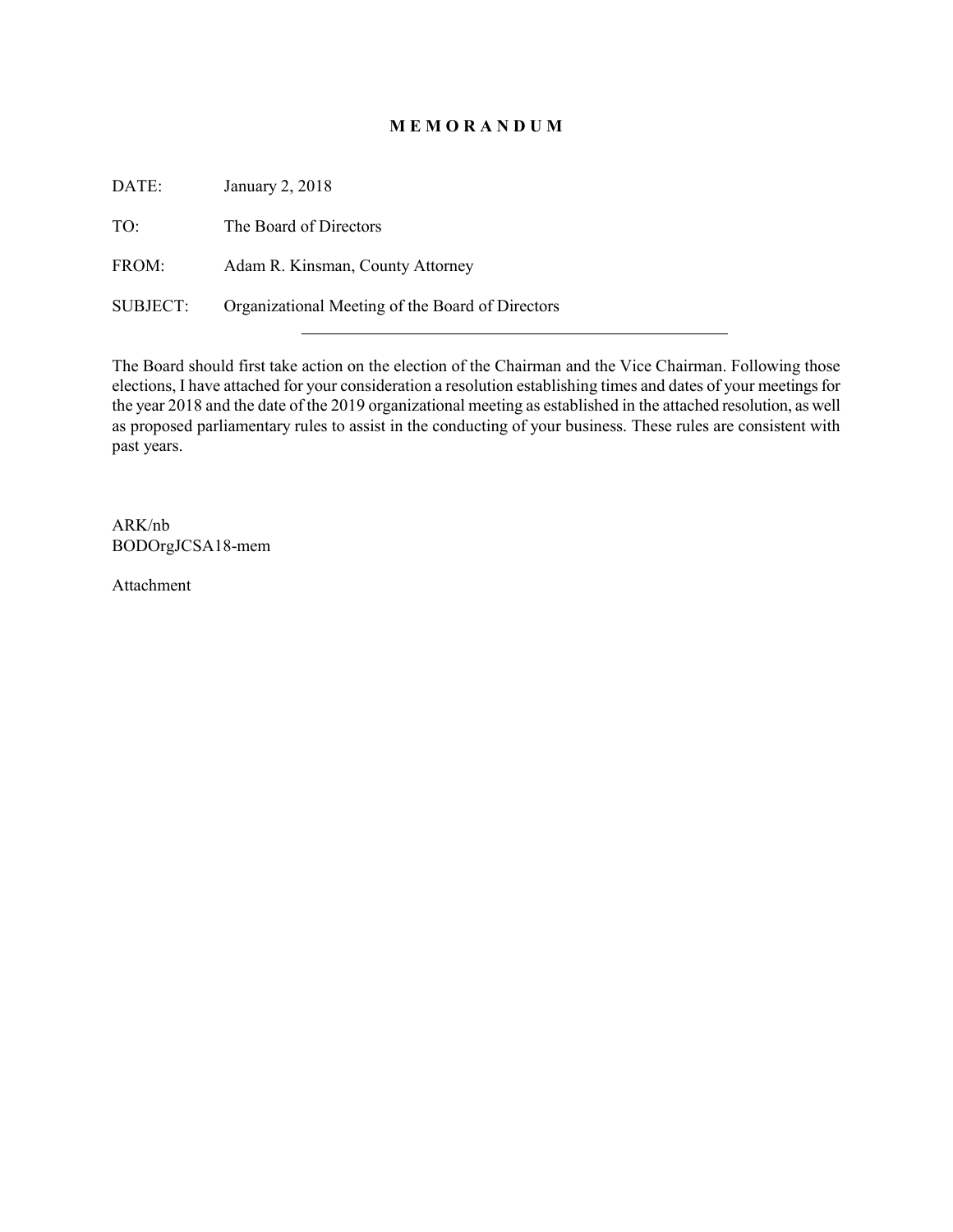## **R E S O L U T I O N**

#### ORGANIZATIONAL MEETING OF THE BOARD OF DIRECTORS

- WHEREAS, the Board of Directors of the James City Service Authority, James City County, Virginia, desires to establish rules for conducting its business during the year of 2018.
- NOW, THEREFORE, BE IT RESOLVED by the Board of Directors of the James City Service Authority, James City County, Virginia, that the following rules shall apply for the year 2018.
	- 1. Regular meetings of the Board of Directors shall be held following, or concurrent with, the regular Board of Supervisors meetings on the second Tuesday of each month. The meetings shall be held at 5:00 p.m. or as soon thereafter as the Board of Directors may determine.
	- 2. The 2019 organizational meeting shall be held on Wednesday, January 3, 2019 at 4:00 p.m.
	- 3. The Board of Directors agrees to follow Robert's Rules of Order, Newly Revised 11th Edition, 2011, and more specifically, the provisions which pertain to the "Conduct of Business in Boards," at page 487 et seq., in particular, the "Procedure in Small Boards" as follows:
		- a. Members are not required to obtain the floor before making motions or speaking, which they can do while seated.
		- b. Motions need not be seconded.
		- c. There is no limit to the number of times a member can speak to a question, and motions to close or limit debate generally should not be entertained.
		- d. Informal discussion of a subject is permitted while no motion is pending.
		- e. The Chairman can speak in discussion without leaving the chair; and can make motions and votes on all questions.

\_\_\_\_\_\_\_\_\_\_\_\_\_\_\_\_\_\_\_\_\_\_\_\_\_\_\_\_\_\_\_\_\_\_\_\_

|                        | Chairman, Board of Directors   |              |             |
|------------------------|--------------------------------|--------------|-------------|
|                        |                                | <b>VOTES</b> |             |
| ATTEST:                |                                | AYE          | NAY ABSTAIN |
|                        | <b>MCGLENNON</b>               |              |             |
|                        | <b>SADLER</b><br><b>HIPPLE</b> |              |             |
|                        | <b>ICENHOUR</b>                |              |             |
| Secretary to the Board | <b>LARSON</b>                  |              |             |
|                        |                                |              |             |

Adopted by the Board of Directors of the James City Service Authority, James City County, Virginia, this 2nd day of January, 2018.

BODOrgJCSA18-res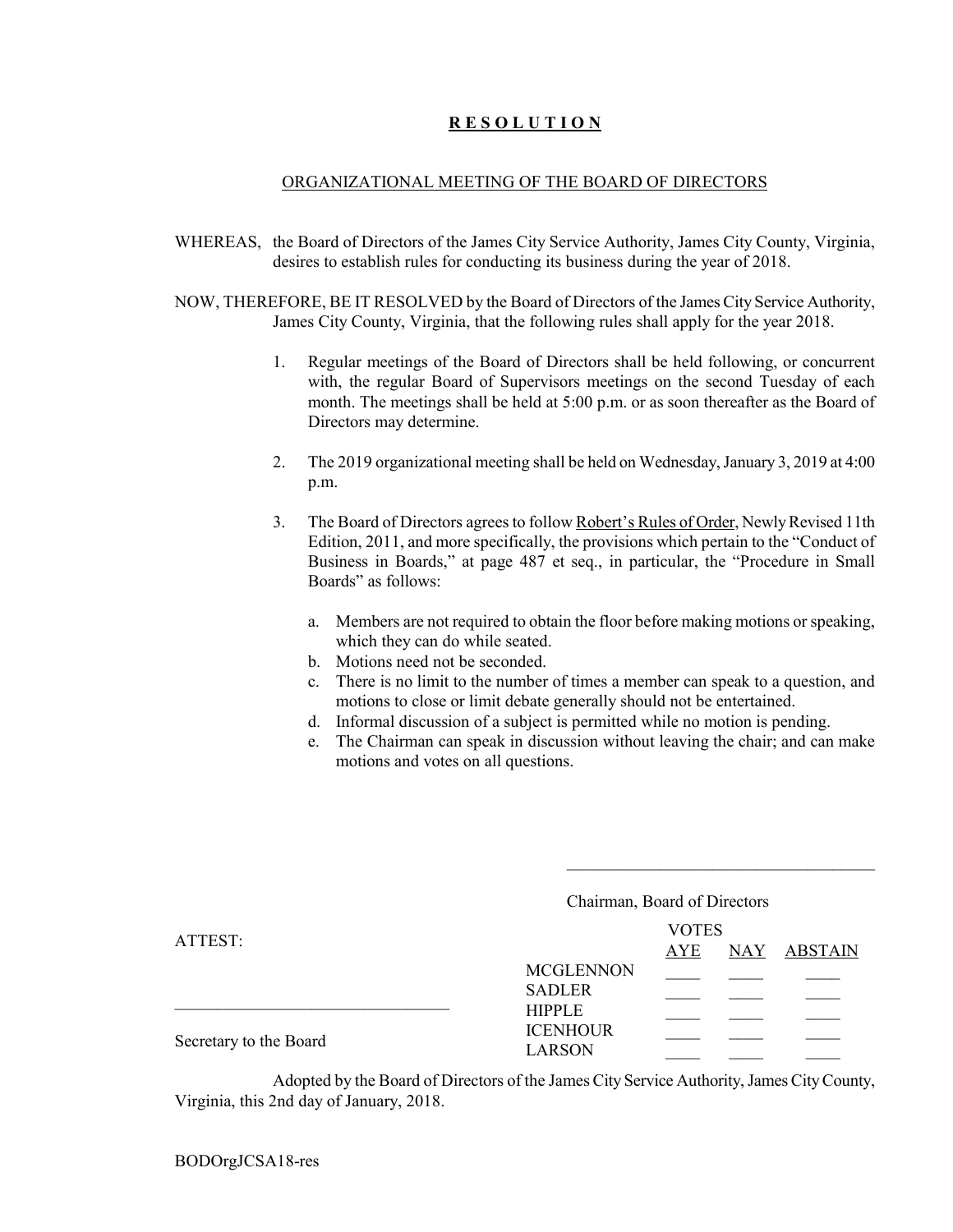#### **ITEM SUMMARY**

| DATE:    | 1/2/2018                                                   |
|----------|------------------------------------------------------------|
| TO:      | The Board of Directors                                     |
| FROM:    | Adam R. Kinsman, JCSA Attorney                             |
| SUBJECT: | Appointment of Secretary and Deputy Secretary to the Board |

## **ATTACHMENTS:**

|   | Description | Type       |
|---|-------------|------------|
| D | memo        | Cover Memo |
| D | reso        | Resolution |

# **REVIEWERS:**

| Department                    | Reviewer        | Action   | Date                 |
|-------------------------------|-----------------|----------|----------------------|
| Attorney                      | Kinsman, Adam   | Approved | 12/6/2017 - 11:37 AM |
| <b>Publication Management</b> | Colonna, Tina   | Approved | 12/6/2017 - 11:57 AM |
| <b>Legal Review</b>           | Kinsman, Adam   | Approved | 12/6/2017 - 11:57 AM |
| <b>Board Secretary</b>        | Fellows, Teresa | Approved | 12/18/2017 - 3:35 PM |
| <b>Board Secretary</b>        | Purse, Jason    | Approved | 12/21/2017 - 9:54 AM |
| <b>Board Secretary</b>        | Fellows, Teresa | Approved | 12/21/2017 - 9:55 AM |
|                               |                 |          |                      |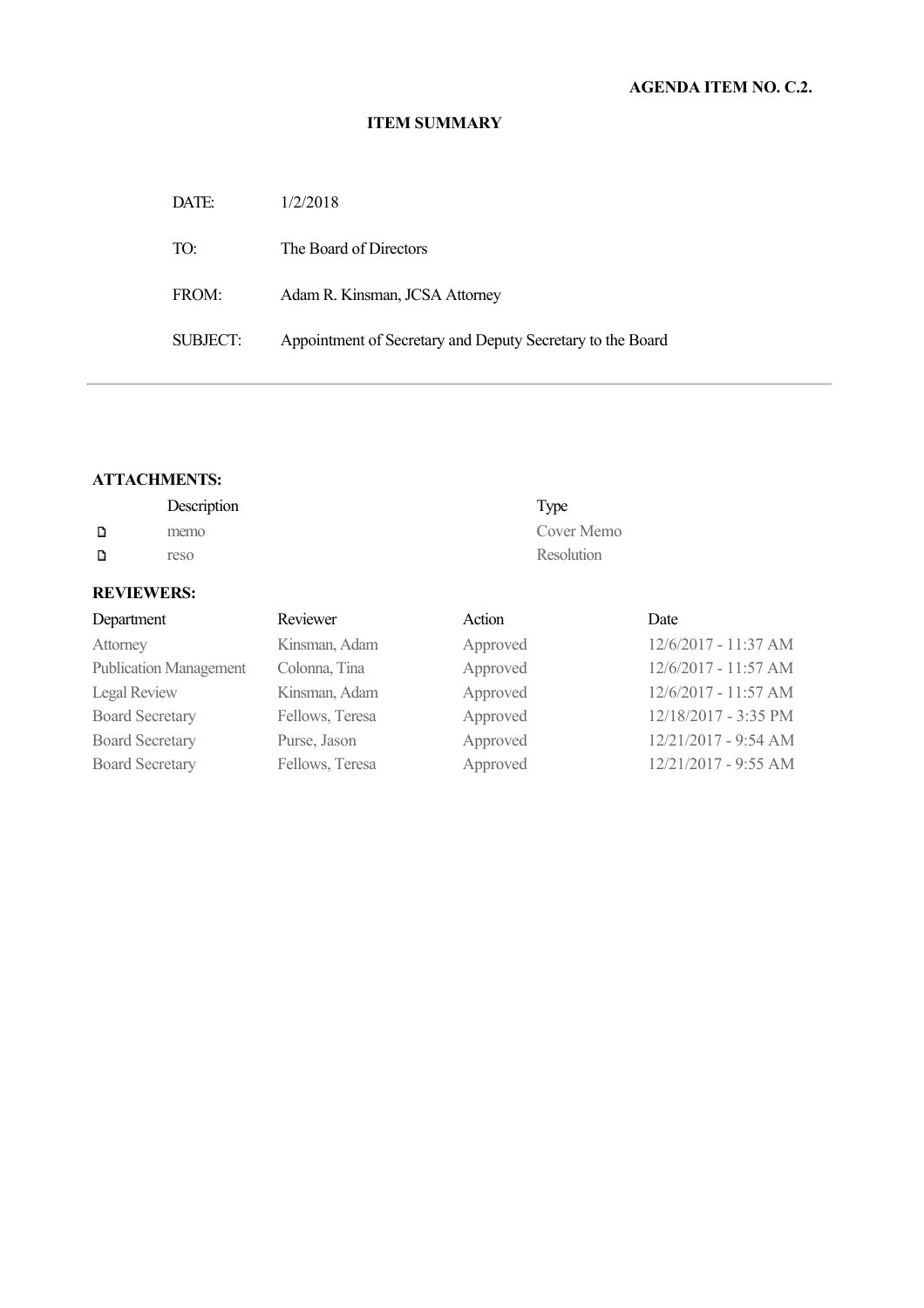### **M E M O R A N D U M**

| DATE:           | January 2, 2018                                                                                                                |
|-----------------|--------------------------------------------------------------------------------------------------------------------------------|
| TO:             | The Board of Directors                                                                                                         |
| FROM:           | Adam R. Kinsman, County Attorney                                                                                               |
| <b>SUBJECT:</b> | Resolution Appointing M. Douglas Powell as James City Service Authority Secretary and<br>Teresa J. Fellows as Deputy Secretary |

The Secretary to the James City Service Authority (the "JCSA") serves as the custodian of the corporate seal of the JCSA, records the proceedings of the Board of Directors ("the Board") in a book provided for that purpose and preserves and files all accounts and papers acted upon by the Board with its action thereon.

Section 15.2-5113.A of the Code of Virginia, 1950, as amended, states that "the board members of the authority . . . shall elect a secretary" for the Board. Historically, the General Manager of the JCSA has acted as the Secretary of the Board; however, no resolution appointing him as such has been located.

In addition, Ms. Teresa J. Fellows recently obtained the designation of a Certified Municipal Clerk ("CMC"). To earn the CMC designation, a Municipal Clerk must attend extensive education programs and possess pertinent experience in a municipality. Appointing Ms. Fellows as a Deputy Secretary will streamline the process of finalizing the Board's materials by allowing her to countersign the Board's resolutions and ordinances. Ms. Fellows has handled the Board's administrative matters for five years and has the education and experience to serve as the Board's Deputy Secretary.

I recommend adoption of the attached resolution affirming and appointing M. Douglas Powell as Secretary to the Board and Ms. Fellows as Deputy Secretary to the Board.

ARK/nb ResAppts-mem

Attachment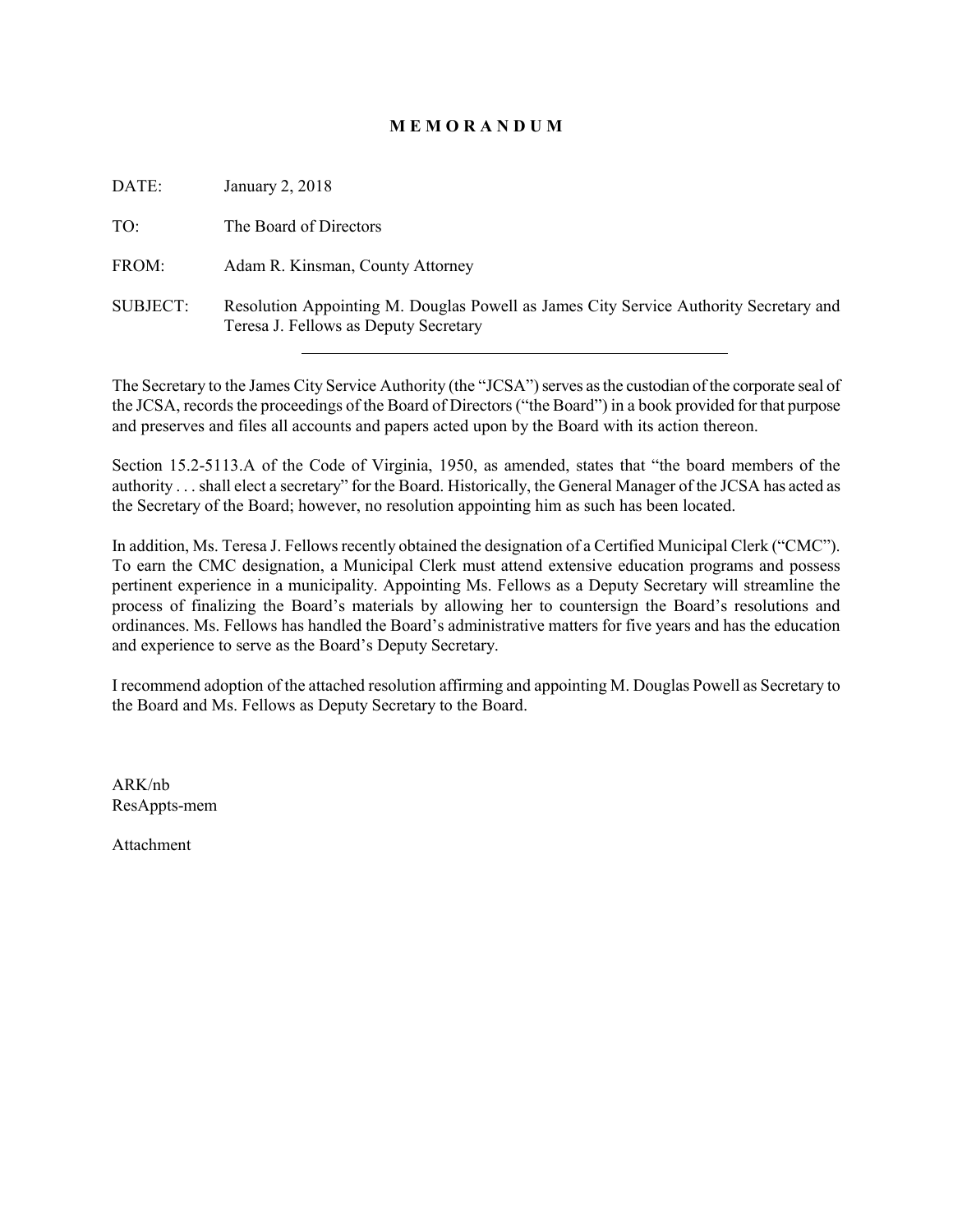## **R E S O L U T I O N**

#### RESOLUTION APPOINTING M. DOUGLAS POWELL AS JAMES CITY SERVICE

#### AUTHORITY SECRETARY AND TERESA J. FELLOWS AS DEPUTY SECRETARY

- WHEREAS, Section 15.2-5113 of the Code of Virginia, 1950, as amended, directs the Board of Directors (the "Board") of the James City Service Authority (the "JCSA") to elect a secretary to the Board; and
- WHEREAS, the General Manager of the JCSA has historically acted as the Secretary and the Board wishes to affirm and reappoint M. Douglas Powell as Secretary to the Board; and
- WHEREAS, Teresa J. Fellows has provided administrative support to the Board for five years and on March 1, 2017 obtained the designation of Certified Municipal Clerk and the Board wishes to appoint Teresa J. Fellows as Deputy Secretary to the Board.
- NOW, THEREFORE, BE IT RESOLVED that the Board of Directors of the James City Service Authority, James City County, Virginia, hereby reappoints M. Douglas Powell, General Manager of the JCSA, to the position of Secretary of the James City Service Authority of James City County effective January 2, 2018.
- BE IT FURTHER RESOLVED that the Board of Supervisors of James City County, Virginia, hereby appoints Teresa J. Fellows to the position of Deputy County Clerk effective January 2, 2018.

\_\_\_\_\_\_\_\_\_\_\_\_\_\_\_\_\_\_\_\_\_\_\_\_\_\_\_\_\_\_\_\_\_\_\_\_

| <b>VOTES</b> |                                     |             |  |
|--------------|-------------------------------------|-------------|--|
| AYE          |                                     | NAY ABSTAIN |  |
|              |                                     |             |  |
|              |                                     |             |  |
|              |                                     |             |  |
|              |                                     |             |  |
|              | <b>MCGLENNON</b><br><b>ICENHOUR</b> |             |  |

Adopted by the Board of Directors of the James City Service Authority, James City County, Virginia, this 2nd day of January, 2018.

ResAppts-res